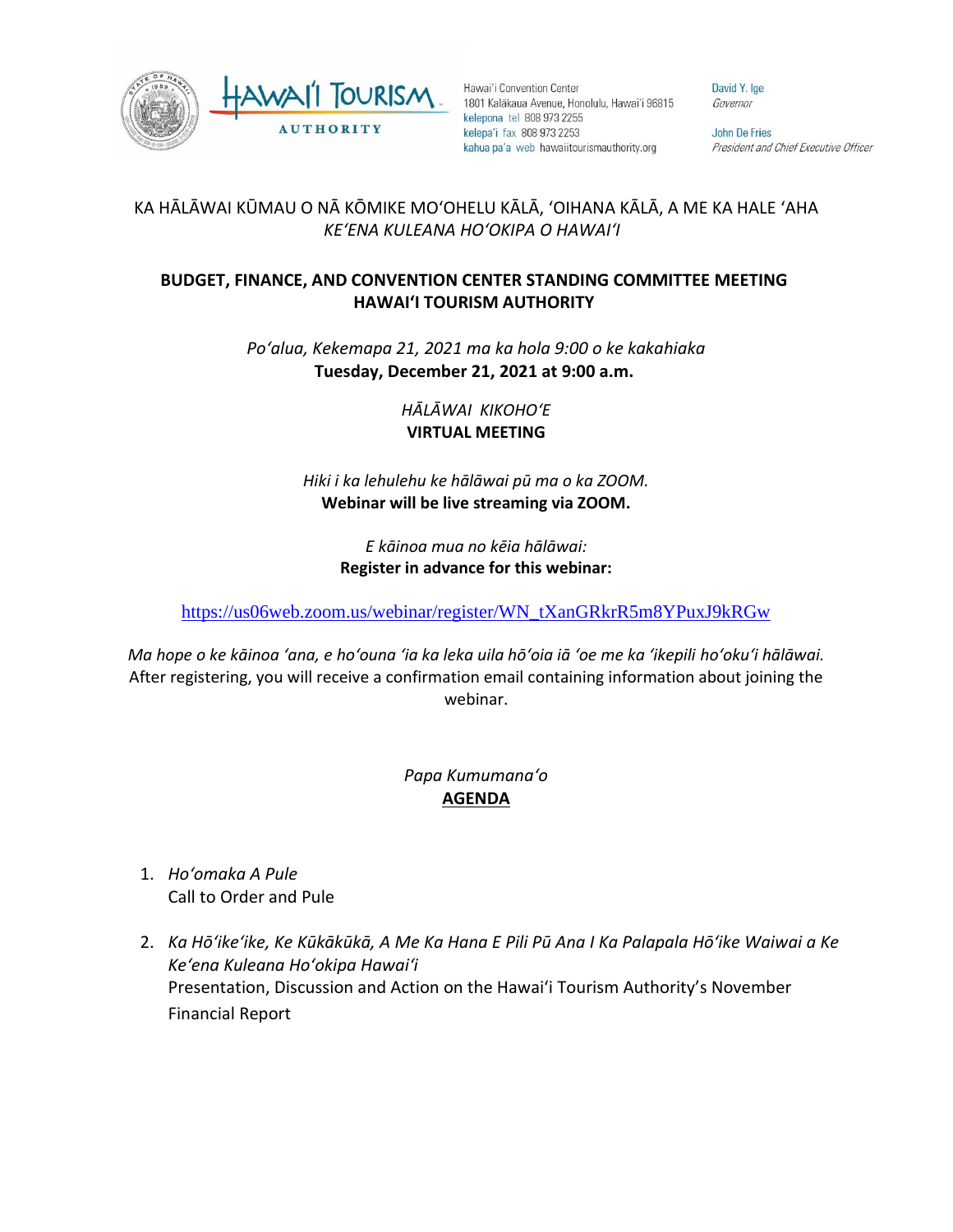



Hawai'i Convention Center 1801 Kalākaua Avenue, Honolulu, Hawai'i 96815 kelepona tel 808 973 2255 kelepa'i fax 808 973 2253 kahua pa'a web hawaiitourismauthority.org

David Y. Ige Governor

John De Fries President and Chief Executive Officer

- 3. *Ke Kūkākūkā A Me Ka Hana E pili Pū Ana I Ka Moʻohelu Kālā No Ka Makahiki ʻAuhau 2022, Ua Noi Nā Lālā O Ka Papa No Ka ʻIkepili Hou Aku. Makemake E Walaʻau Pū ʻIa Nā Moʻohelu Kālā No Ka Moʻomeheu Hawaiʻi, Ke Kaiāulu, Nā Paʻani Haʻuki, Nā Hana Hokona, Nā Hana ʻOihana, Nā Hana Hoʻolālā, A Me Nā Hana Noiʻi.* Discussion and Action on the Fiscal Year 2022 Budget Line Items for which Board Members Requested Additional Information. These Items Include Hawaiian Culture, Community, Sports, Branding, Operations, Planning and Research-Related Budget Line Items.
- 4. *Ke Kūkākūkā A Me Ka Hana E Pili Pū Ana I Ka Makahiki ʻAuhau Kūikawā No Ka Makahiki 2022, E Like Me Ka Mea I ʻIke ʻIa E Nā Lālā O Ka Papa. Makemake E Walaʻau Pū ʻIa Nā Hana Hokona A Me Nā Hana ʻOihana.*

Discussion and Action on the Board's Previously Approved Interim Fiscal Year 2022 Budget Line Items as Identified by Board Members. These Items Include Branding and Operations-Related Budget Line Items.

- 5. *Ka Hōʻikeʻike, Ke Kūkākūkā, A Me Ka Hana E Pili Pū Ana I Ka Palapala Hōʻike Waiwai A Ka Hale ʻAha o Hawaiʻi Ma Nowemapa* Presentation, Discussion and Action on the Hawai'i Convention Center's November Financial Report
- 6. *Ka Hōʻikeʻike, Ke Kūkākūkā, A Me Ka Hana E Pili Pū Ana I Ka Papa Hoʻolālā CIP 6 Makahiiki Ka Lōʻihi, A Ka Hale ʻAha o Hawaiʻi* Presentation, Discussion and Action on the Hawai'i Convention Center's 6-Year CIP Plan
- 7. *Ka Hōʻikeʻike, Ke Kūkākūkā, A Me Ka Hana E Pili Pū Ana I Ka Moʻohelu Kālā ARPA He \$11,000,000 Ka Nui, A Ka Hale ʻAha o Hawaiʻi, No Ka Makahiki ʻAuhau 2022* Presentation, Discussion and Action on the Hawai'i Convention Center's FY 2022 \$11,000,000 ARPA Budget
- 8. *Hoʻokuʻu* Adjournment

*Kono ʻia ka lehulehu e nānā mai i ka hālāwai a hoʻouna mai i ka ʻōlelo hōʻike kākau ʻia no kēlā me kēia kumuhana i helu ʻia ma ka papa kumumanaʻo. Hiki ke hoʻouna mai i nā ʻōlelo hōʻike kākau ʻia ma mua o ka hālāwai iā carole@gohta.net. Inā pono ke kōkua ma muli o kekahi kīnānā, e hoʻomaopopo aku iā Carole Hagihara-Loo (973-2289 a i ʻole carole@gohta.net), he ʻekolu lā ma mua o ka hālāwai ka lohi loa.*